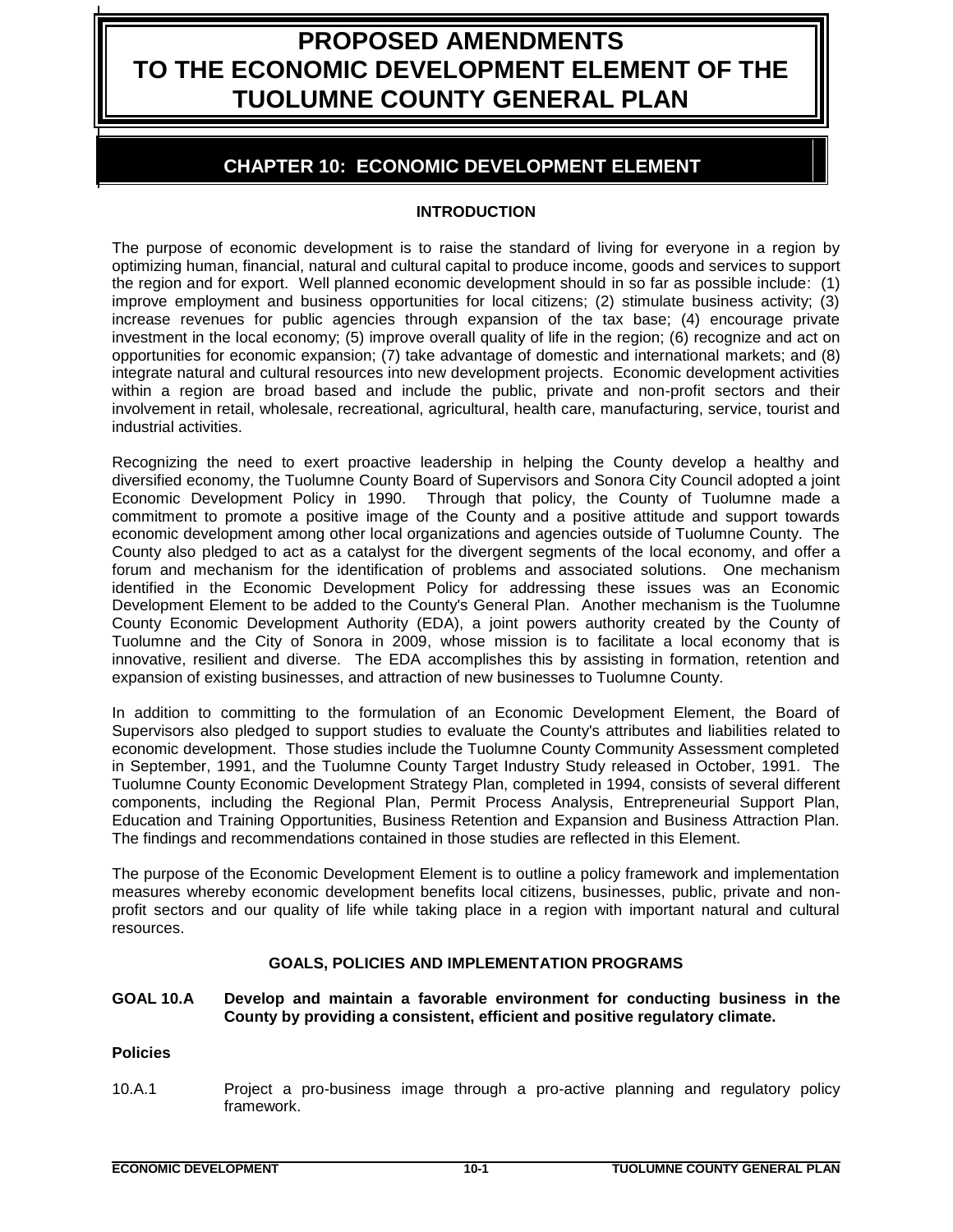- 10.A.2 Strive to make the development process more user-friendly, efficient and effective by streamlining the processing of business related entitlements.
- 10.A.3 Focus the permit process on regulatory intent while recognizing that an effective customer service program seeks solutions that are within the law and public interest.
- 10.A.4 Review and amend, where appropriate, County codes and regulations to address provisions that have the potential to deter the retention of local businesses or the attraction of new businesses.
- 10.A.5 Provide a more stable and sound blueprint for investment and business decisions by providing consistency in developmental requirements.
- 10.A.6 Actively support and cooperate with local economic development organizations, such as the Tuolumne County Economic Development Authority, a joint powers authority, in their efforts to retain and expand existing businesses, attract new business and industry, and encourage entrepreneurship in Tuolumne County.
- 10.A.7 Promote an open line of communication between the Board of Supervisors, clientele, and all agencies or departments which issue permits related to commerce.
- 10.A.8 Maintain an ongoing relationship with business, industry, tourism, agriculture, recreation, cultural, and historic preservation groups, such as the Tuolumne County Chamber of Commerce, Yosemite Chamber of Commerce, Tuolumne County Farm Bureau, Tuolumne County Visitor's Bureau, Tuolumne County Association of Realtors, Tuolumne County Building Industry, Central Sierra Arts Council, Tuolumne Band of Me-Wuk Indians, and Chicken Ranch Band of Me-Wuk Indians, to assist the County in its efforts to develop and maintain a favorable environment in which to conduct business.

# **Implementation Programs**

10.A.a Support Political Efforts Which Promote Business

Support or initiate appropriate political efforts which will promote local economic development or business activities, especially those which pay family wage salaries. (BOSPC)

10.A.b Prioritize Economic Development Projects

Continue to prioritize land development applications for the expansion of existing or construction of new facilities for commercial, industrial or recreational enterprises, particularly within urban development boundaries.

10.A.c Streamline and Improve Permit Processing

Assist businesses by streamlining application and permit review processes by identifying a single point of contact for each development project and continuing to coordinate improvements in the efficiency of the respective development departments. Establish a priority for responses by staff to requests for data and assistance pertaining to land development projects that entail the creation of new jobs.

10.A.d Cross-train Staff and Review Staffing Levels

Reduce processing times for project review within County departments by cross-training and integrating staff from different departments to encourage a broad understanding of the various application review processes. Review staffing levels to determine if adding staff will reduce delays in permit processing.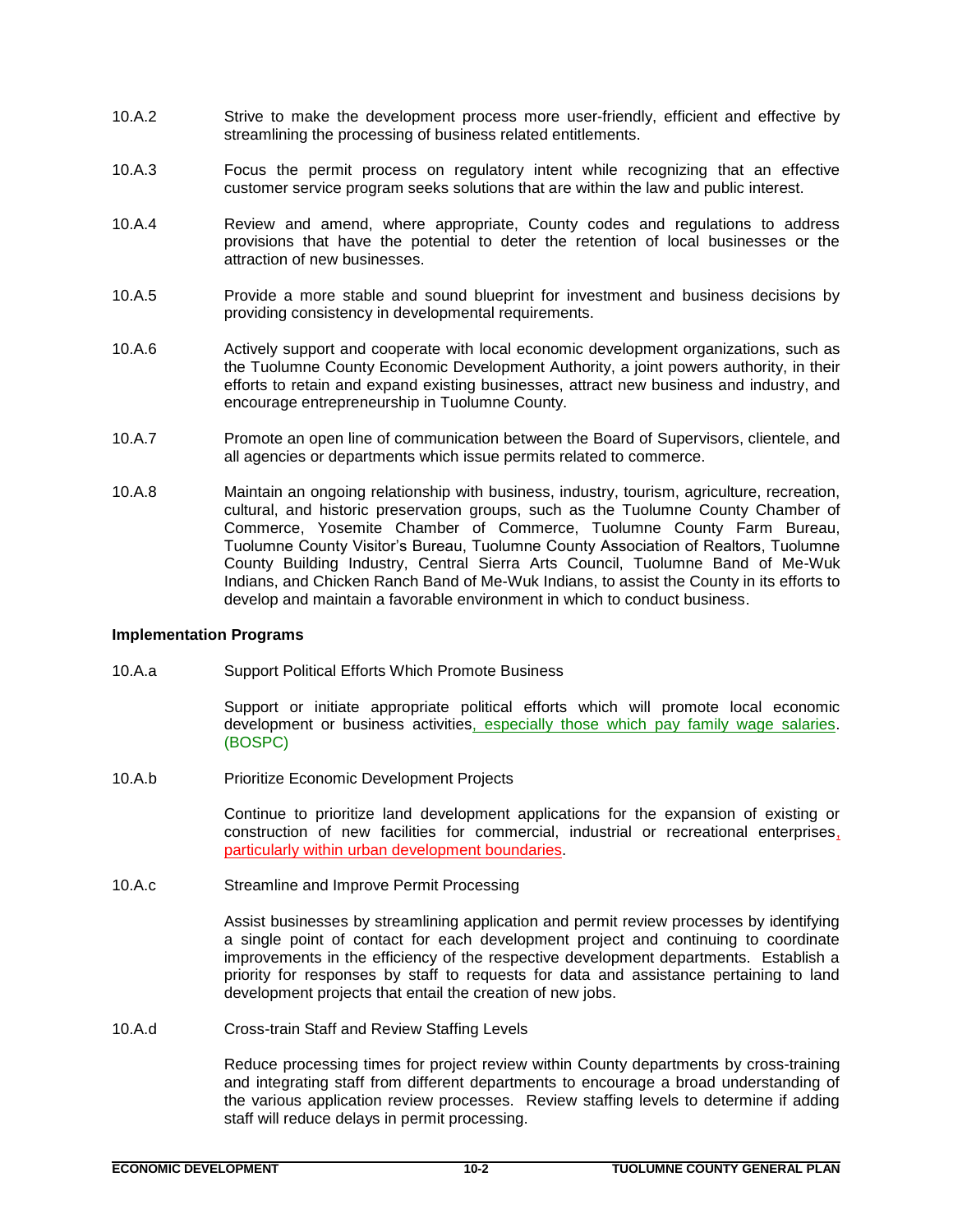10.A.e Improve Customer Service and Communications Skills

Provide training in customer service and communication skills to all County staff.

10.A.f Maintain and Enhance the Permit Tracking System

Maintain and enhance the County's automated computer tracking system, which is used by all development departments, to enable applicants to access information regarding project status online and to improve the efficiency of the respective departments through automation.

10.A.g Simplify Development Entitlement Applications

Continue to provide a single countywide land development application form, where practical, that would enable an individual to apply for all necessary permits for a development project on a single form. Post these forms on the Tuolumne County website and enhance the website by providing online submittal of these forms and applications $\overline{\mathfrak{g}}$ .

10.A.h Provide Handouts to Assist Businesses

Continue to update and provide easy to understand visual aids, flow charts and handouts explaining the County's various land development permitting processes, with a minimal amount of technical jargon, to local Chambers of Commerce, trade associations, service clubs, business leagues and other government offices where potential applicants would be likely to review these materials and post this information on the Tuolumne County website. Include information on the requirements, processes and fees for obtaining licenses, permits and other entitlements. Update all handouts to reflect changes in ordinances, policies and procedures whenever necessary to incorporate current information.

10.A.i Conduct and Respond to Customer Service Surveys

Conduct customer service surveys on a periodic basis for all development departments, including follow-up questionnaires for specific development entitlements, to gauge customer satisfaction and implement changes to improve permit processing in response to customer comments. (BOSPC)

10.A.j Maintain and Publish Standardized Development Requirements

Continue to maintain and publish a well defined set of standards that are to be required for each generalized type of development, such as commercial or industrial, to provide greater certainty to applicants of the regulations and conditions that can be anticipated for the respective types of development projects.

10.A.k Survey Development Costs in Other Jurisdictions

Review and evaluate on a periodic basis, any County fees related to land development projects for comparability with similar fees in neighboring jurisdictions and base recommendations for fee adjustments on keeping development fees favorable to economic development land uses and for development within the urban development boundaries that stimulate the economy.

10.A.l Develop Dialogue on Economic Concerns

Continue to meet with local business owners, the Tuolumne County Economic Development Authority, the Business Alliance of Tuolumne County, the Tuolumne County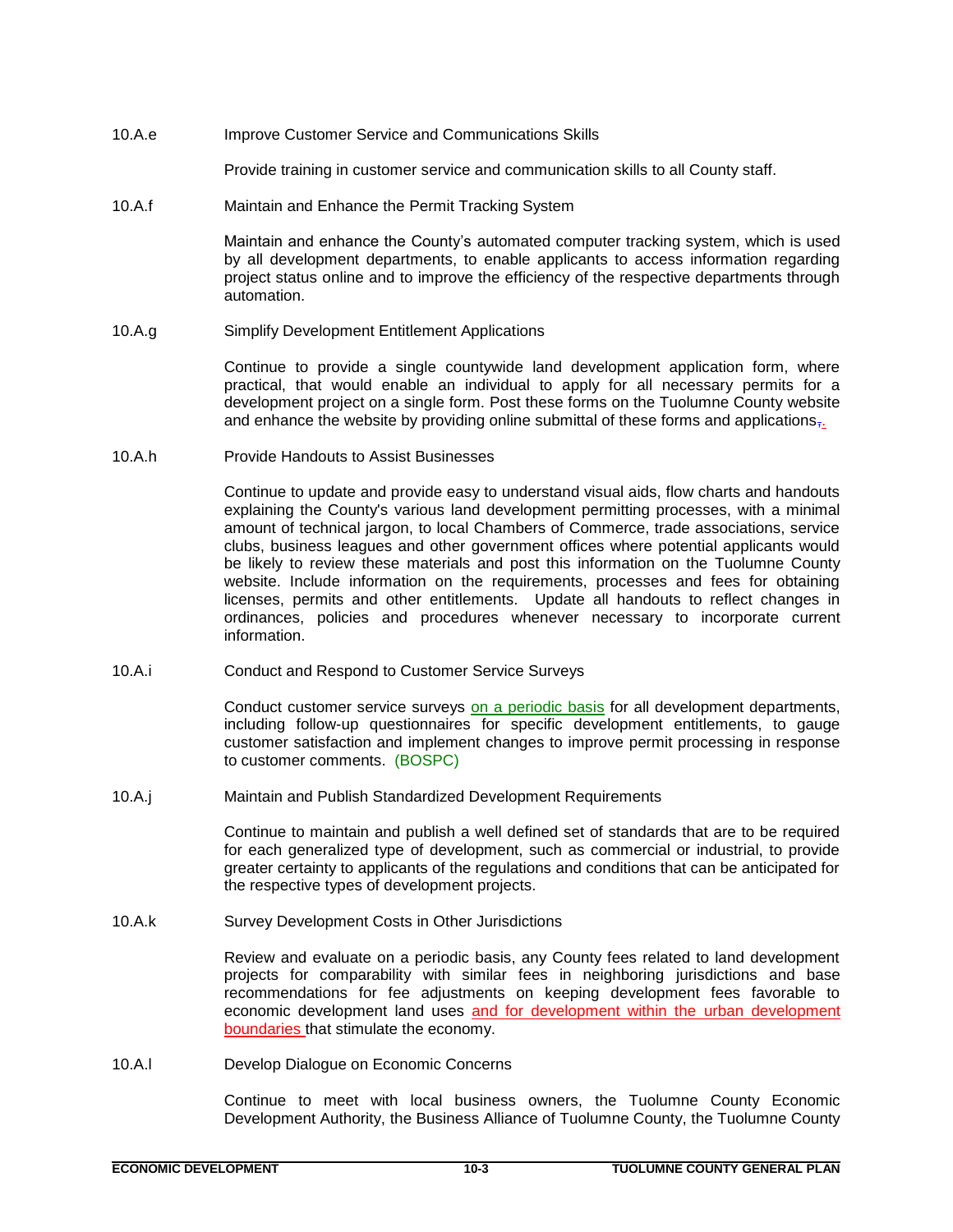Chamber of Commerce, Yosemite Chamber of Commerce and other interested parties at the Tuolumne County Chamber of Commerce's Governmental Affairs Committee's meetings and at other forums to discuss and address business and economic concerns affecting Tuolumne County.

10.A.m Emphasize Benefits of Economic Development

Provide education to County staff, commissions, elected officials and the public regarding the benefits and importance of economic development.

10.A.n Consider Impact on Economy

Include an Economic Development Section in staff reports submitted to the County's Planning Commissions and Board of Supervisors on commercial, recreational and industrial development projects and proposed policy decisions, that address the proposed action's impacts upon, or implications for, the County's economy.

**GOAL 10.B Promote the improvement of the infrastructure, such as water and sewer lines, roads, power, railroads and airports, and communication facilities throughout the County to increase the marketability of the County for the retention, expansion, and attraction of business and industry.** 

#### **Policies**

- 10.B.1 Actively work to maintain, improve and expand where appropriate the transportation system to facilitate economic development.
- 10.B.2 Support the efforts of the utility providers to maintain, improve, enhance reliability, and expand where appropriate their infrastructure and service within the County.
- 10.B.3 Protect flight corridors into and out of Columbia and Pine Mountain Lake Airports from incompatible development which could adversely impact operations of the respective airports.
- 10.B.4 Support efforts to install state of the art communication facilities throughout Tuolumne County.
- 10.B.5 Actively work to improve the telecommunications infrastructure in the County in order to increase opportunities for telecommuting and facilitate economic development.

#### **Implementation Programs**

10.B.a Support Reasonable and Justified Mitigation Fees

Support a schedule of reasonable and justified mitigation fees for new development to pay its proportional share of the cost of expanding services and infrastructure.

10.B.b Support Improvements to Regional Transportation Facilities

Work cooperatively with Caltrans and neighboring counties to improve regional transportation facilities by engaging in public dialogue through the Tuolumne County Transportation Council.

10.B.c Designate Land with Railroad Access for Business Related Development

Designate land within community development boundaries along the Sierra Railroad with rail access for commercial, industrial or business park development on the General Plan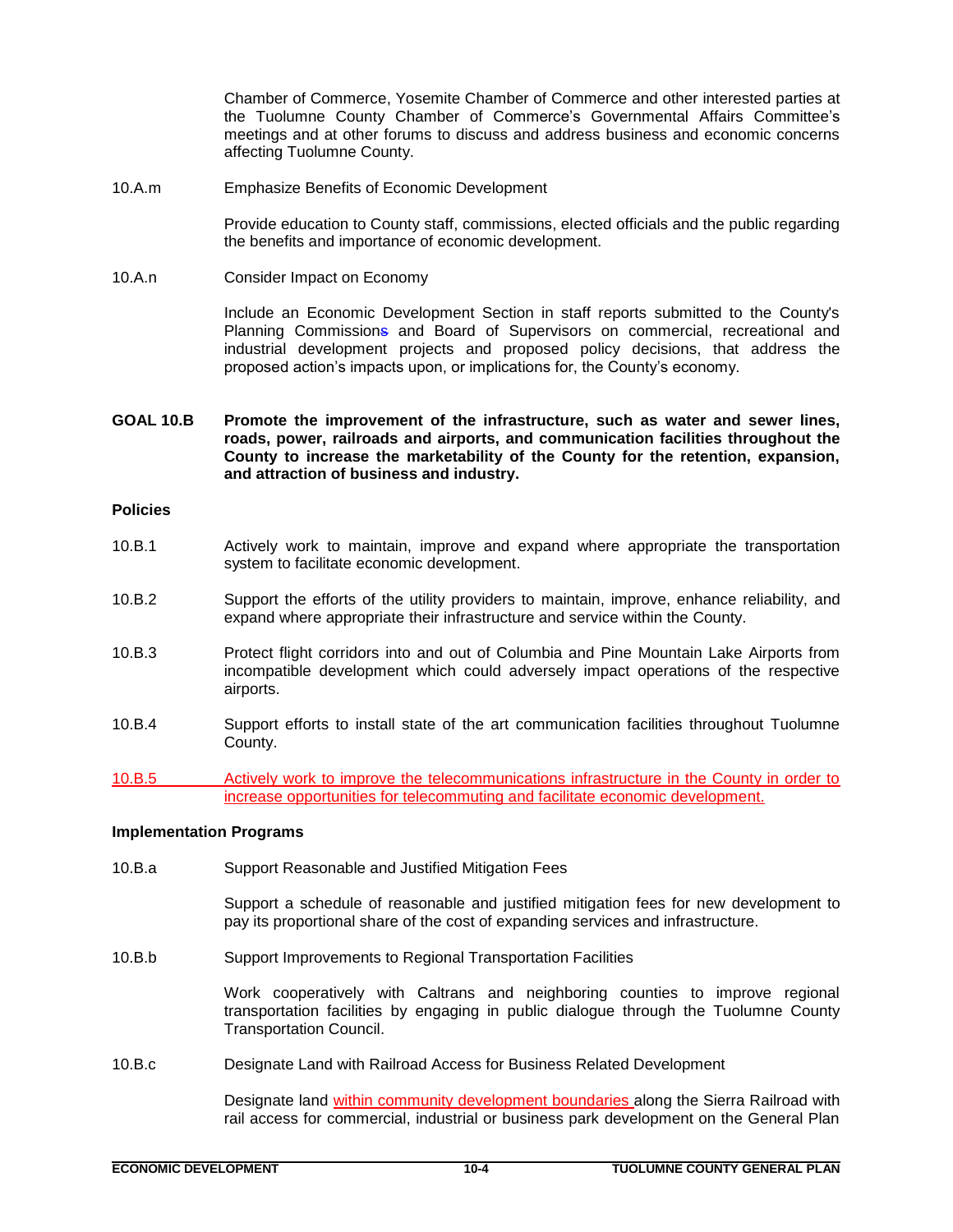land use diagrams and zone the property accordingly to increase the inventory of land zoned for business related development with the option of utilizing rail transportation.

10.B.d Support Improvements to Communications Facilities

Support the efforts of communications companies to identify the key facilities and technology required to facilitate increasing business needs for communications services and to keep Tuolumne County competitive in attracting new businesses which depend on such services.

10.B.e Protect Flight Corridors and Encourage Airport Facilities Expansion

Protect flight corridors into and out of Columbia and Pine Mountain Lake Airports from the encroachment of incompatible development by revising land use designations where needed and enforcing density standards. Support expansion and improvement of facilities at Columbia and Pine Mountain Lake Airports.

10.B.f Support Proposals for Public Air Service

Support proposals for a public air carrier service whose purpose would be to provide frequent flights to bring Tuolumne County closer, in terms of travel time, to other areas.

10.B.g Support Efforts to Improve Water and Wastewater Infrastructure

Support water and wastewater agencies in identifying areas zoned for commercial use that are lacking adequate infrastructure, support agency designs for infrastructure of adequate size and types to meet current and future business service needs, and support the efforts of agencies that are filing grant applications to fund upgrades to water and wastewater facilities.

# 10.B.h Cooperation with Utility Companies

Continue to cooperate with utility companies in securing funding to improve utilities throughout Tuolumne County. (BOSPC)

**GOAL 10.C Support business development in Tuolumne County.** 

# **Policies**

- 10.C.1 Encourage local business organizations to provide programs that assist local start-up enterprises, such as the Tuolumne County Economic Development Authority's business incubator facility.
- 10.C.2 Support the efforts of the Tuolumne County Economic Development Authority and other local organizations in providing education and employment placement programs to assist the entrepreneurial efficiency of existing retail and service businesses.
- 10.C.3 Support the Tuolumne County Economic Development Authority's Small Business Development Center and its partnership with the Business Alliance of Tuolumne County and the Service Corps of Retired Executives (SCORE), and other business and educational organizations.

#### **Implementation Programs**

10.C.a Maintain a Business Inventory List

Cooperate with the Tuolumne County Economic Development Authority in creating and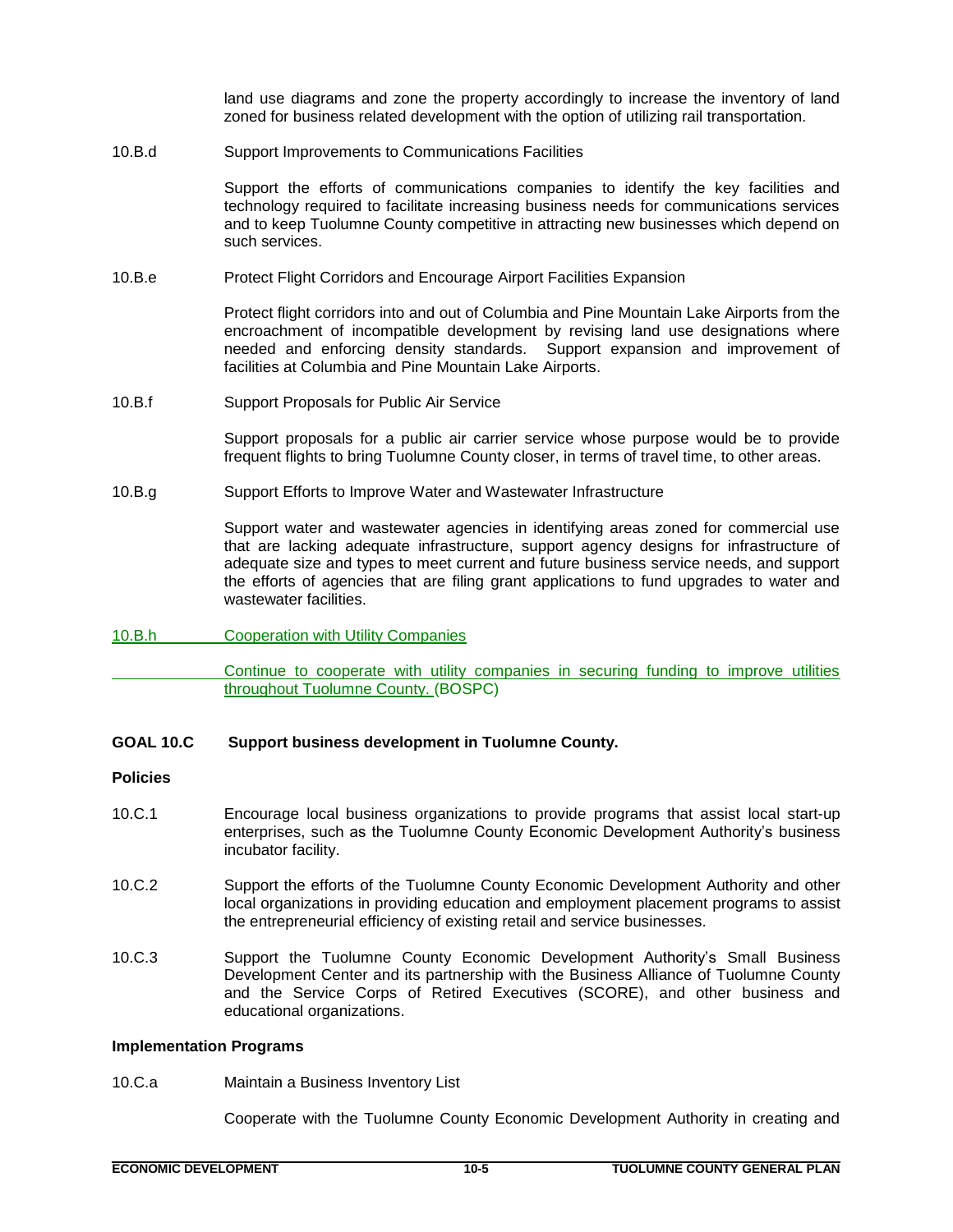updating a business inventory list to facilitate the tracking of new business starts and home based businesses which may need assistance and other small business support services. Additionally, the list could be utilized to update the inventory of manufacturing firms so the directory may be used to organize venture forums, bringing together similar businesses to discuss technologies, ideas and other opportunities.

10.C.b Review the County's Entitlement Programs

In cooperation with the business and economic development organizations in the County, develop a proactive effort to identify policies, regulations, fees and other issues related to the County's programs for the issuance of various permits, licenses and other land use entitlements that are problematic or represent obstacles to businesses and develop solutions, such as adjusting, replacing, or eliminating the regulations to be more amenable to the economic development interests of the County.

10.C.c Provide Technical Assistance for Economic Development Workshops

Provide technical assistance to and participate in local seminars and workshops sponsored by local organizations, such as Chambers of Commerce or the Tuolumne County Economic Development Authority, to provide information to entrepreneurs on local government regulations.

10.C.d Maintain Small Business Resources at County Library

Continue to maintain a section at the Tuolumne County Library to have visual, auditory, and electronic resource materials to assist entrepreneurs and small businesses.

# **GOAL 10.D Identify financial sources which could be obtained for economic development purposes.**

# **Policies**

- 10.D.1 Provide financial support to the Tuolumne County Economic Development Authority's programs and activities.
- 10.D.2 Support the Tuolumne County Economic Development Authority's programs for assisting development and support micro-enterprise activities in Tuolumne County.

# **Implementation Programs**

10.D.a Support Continued Provision of a Business Revolving Loan Fund

Support the continued provision of a countywide revolving loan fund, currently through the Community Development Block Grant (CDBG) program, to assist local businesses in expansion or retention activities.

10.D.b Continue to Support the Tuolumne County Economic Development Authority and Visitor's Bureau

> Continue to allocate funds to the Tuolumne County Economic Development Authority and the Visitor's Bureau on an annual basis.

10.D.c Support Assistance Programs for Local Micro-Enterprises

Encourage and support Tuolumne County Economic Development Authority's individual and collaborative efforts to develop funding and technical assistance sources for local micro-enterprises.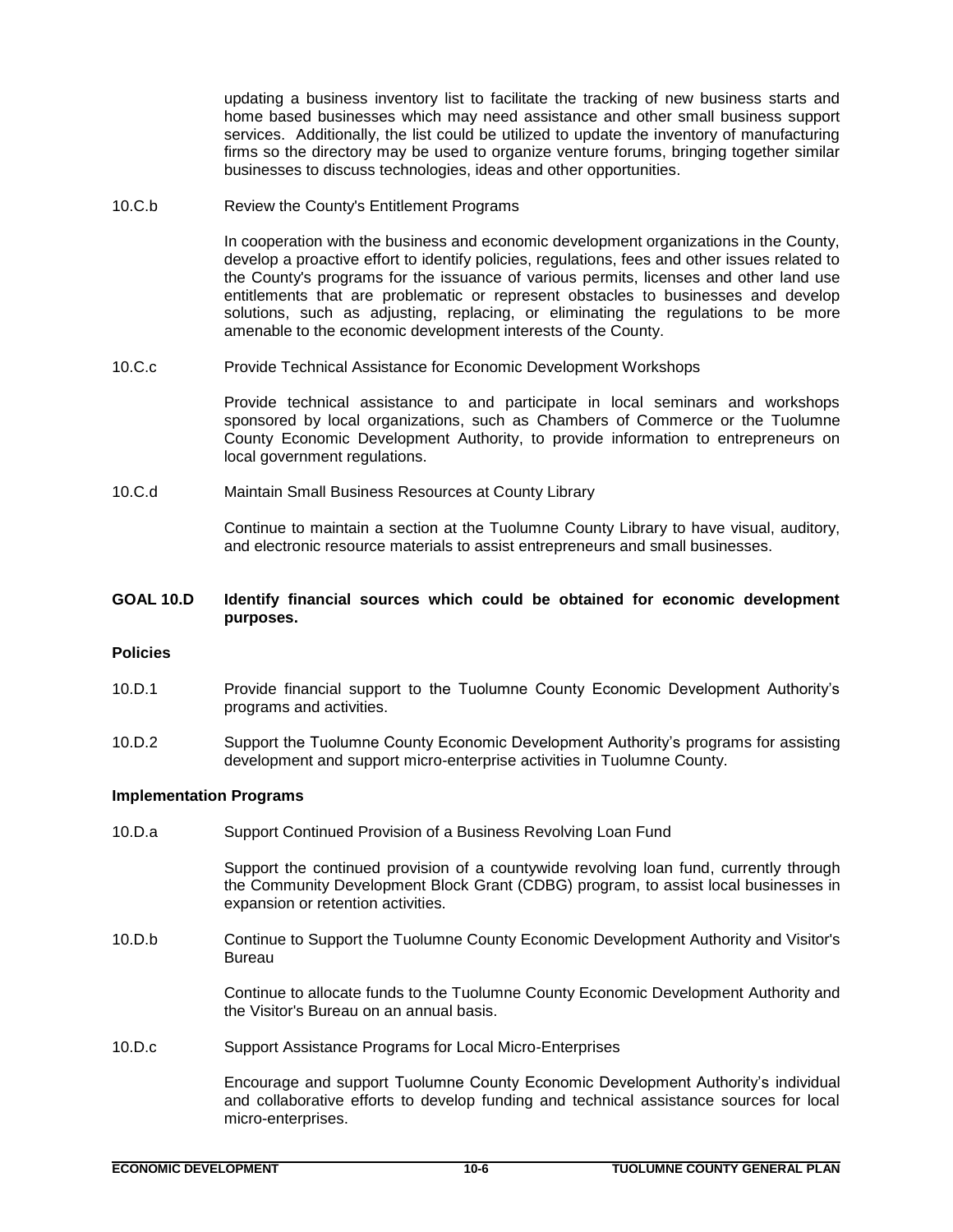**GOAL 10.E Promote the development of commercial, industrial, agricultural, and recreational facilities and tourism uses to provide jobs for County residents and diversify the local economy.** 

#### **Policies**

- 10.E.1 Identify areas within the County which will be appealing to, and capable of accommodating, the amount of industrial and other employment-generating development required to meet the County's needs over the planning horizon of this General Plan.
- 10.E.2 Encourage the development of commercial uses and community facilities in each community to meet the needs of the County's growing population.
- 10.E.3 Promote a balance between commercial, industrial, recreational, and residential and mixed-use land uses in each community in the County so as to optimize the community design for travel distance and the use of alternative modes of transportation to work and to other services and facilities.
- 10.E.4 Encourage small businesses, home occupations and cottage industries throughout the County.
- 10.E.5 Encourage and promote the development of housing for all income levels in direct response to the market place demand.
- 10.E.6 Encourage the development of business activities that are considered particularly wellsuited to Tuolumne County.
- 10.E.7 Promote a diverse, countywide tourist industry that relates to the agricultural, historical, cultural, recreational, and natural attractions of the County.
- 10.E.8 Encourage the development of agritourism enterprises in the County.

# **Implementation Programs**

10.E.a Maintain Suitable Lands Inventory

Maintain a database inventory of suitable sites in Tuolumne County for industrial, commercial, and recreational development based on land use designations, zoning, infrastructure availability, transportation, proximity to labor and market and other factors utilizing the County's computerized mapping system. This inventory will address ownership, zoning, infrastructure capacities and other site attributes and constraints.

10.E.b Designate and Rezone Prezone Land for Business Related Development

Continue efforts in determining the amount of land needed for commercial, industrial and recreational development to meet the County's needs during the 25-year planning horizon of this General Plan and, utilizing the computerized database inventory of suitable land for such uses, designate the respective amounts of land needed for each use on the land use diagrams. Rezone Prezone the land in accordance with the land use designation to make it more available for development.

10.E.c Provide for Home Occupations

Continue to allow home occupations and cottage industries within residential areas subject to specific criteria. Provide guidelines on home occupations to be included in the business start-up packet. Include information on the criteria for determining whether or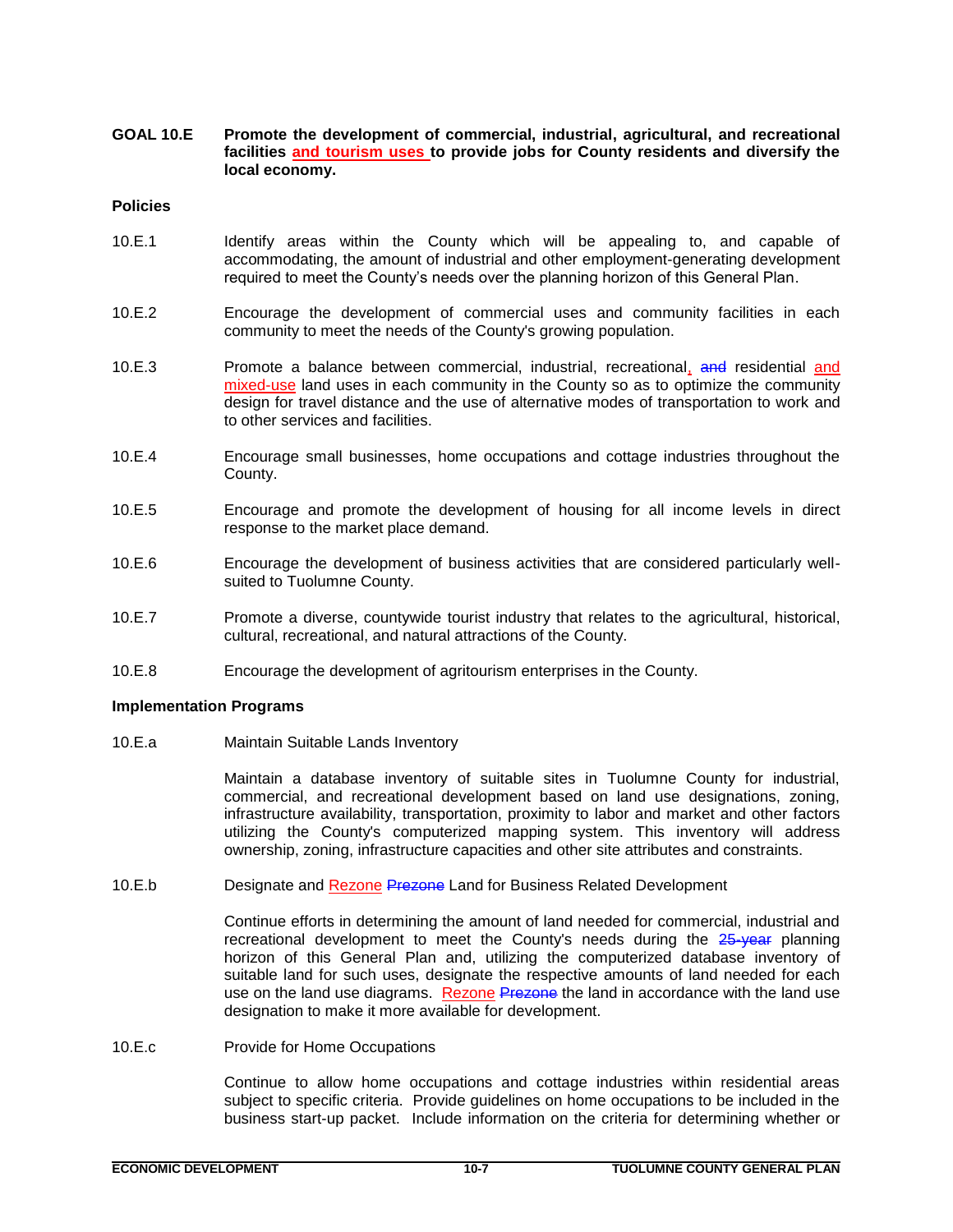not a business qualifies as a home occupation.

10.E.d Provide for Housing for All Income Levels

Identify areas of the County suitable for development of housing for all income levels and designate adequate amounts of land for such development on the General Plan land use diagrams.

# 10.E.e Provide a Mix of Land Uses

Support the County's economic development strategies by providing an appropriate mix of land uses and appealing urban settings in community cores to attract and retain quality businesses and institutions.

**GOAL 10.F Encourage the retention and expansion of existing businesses, attraction of new business and industry and assist in entrepreneurial programs to generate local employment opportunities, reduce retail leakage out of the county trade area and diversify the local economy, while maintaining its environmental and cultural integrity.**

#### **Policies**

- 10.F.1 Encourage the retention and expansion of existing businesses.
- 10.F.2 Encourage and support regional and local business recruitment efforts initiated by the Tuolumne County Economic Development Authority and other business organizations.
- 10.F.3 Encourage the building of the local economy and its associated new commercial and industrial development in a manner which recognizes the importance to wisely conserve, utilize and promote the County's scenic beauty, natural and cultural resources, environmental setting and educational assets.
- 10.F.4 Encourage the expansion of the tourist industry by supporting new development that serves that industry.
- 10.F.5 Encourage improvement of the physical appearance of the County, while promoting retention of structures and other features which contribute to the County's character.
- 10.F.6 Enhance and promote the position of Tuolumne County as a regional trade center for the Central Sierra Nevada region.
- 10.F.7 Enhance and promote the position of Tuolumne County as a regional recreational center for the Central Valley and Bay Area regions.
- 10.F.8 Promote and support the film industry through such means as "fast-tracking" film permits and preserving natural and cultural resources that provide backdrops for filming.
- 10.F.9 Through the Tuolumne County Economic Development Authority, the Tuolumne County Chamber of Commerce, Yosemite Chamber of Commerce, and other business organizations, promote the concept of "doing business locally" and assist in the promotion of purchasing local goods and services.

#### **Implementation Programs**

10.F.a Create Urban Buffers

Maintain the County's rural character by utilizing transitional land uses around urban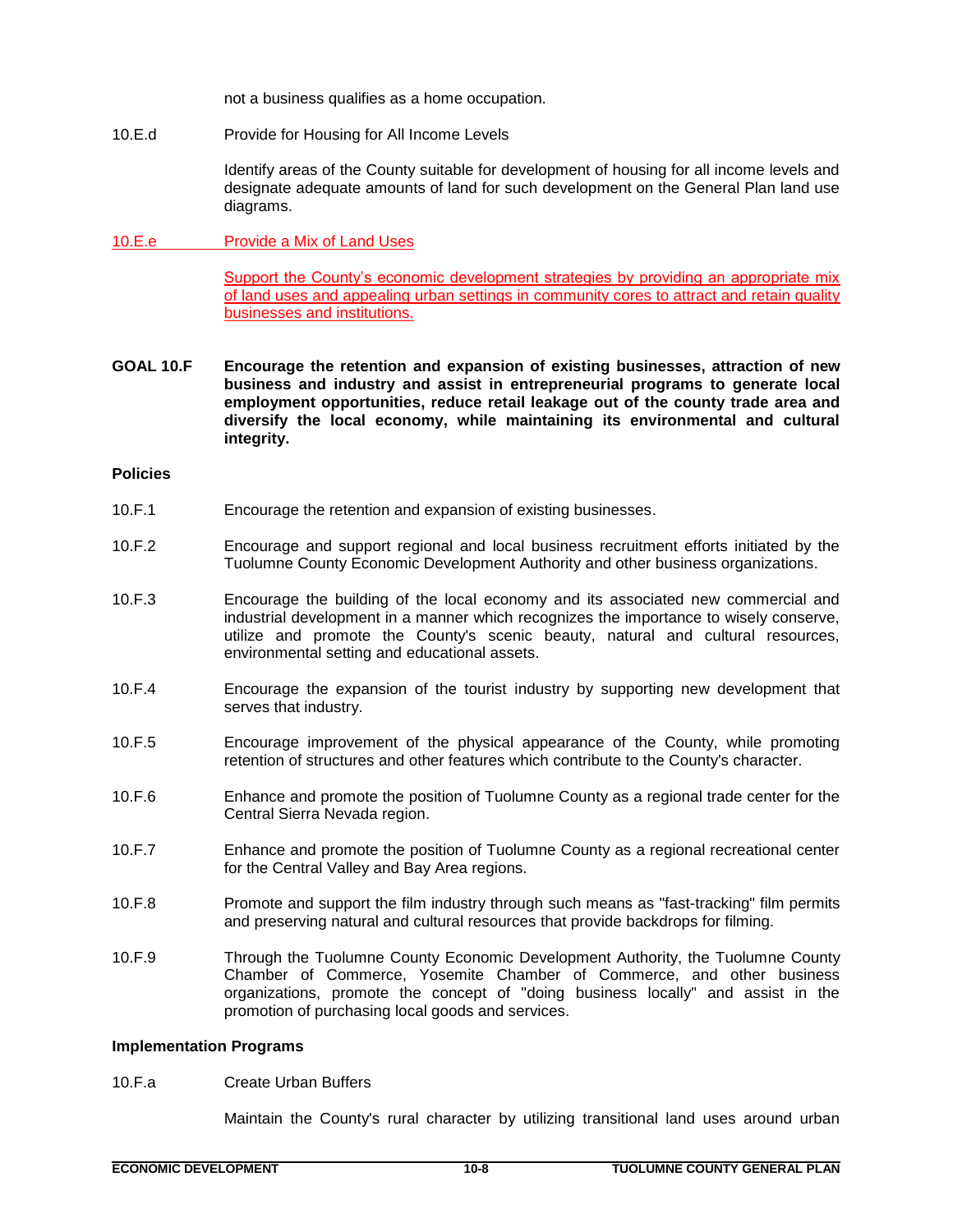areas as buffers between communities and agricultural areas and timberlands, including rural density development, recreation areas, cluster developments, and natural features such as streams, ridgetops and large stands of trees.

10.F.b Consider Topography in Development Proposals

Encourage commercial, industrial, and recreational development to be designed to blend with the existing topography and vegetation.

10.F.c Consider Architectural Design in Development Proposals

Encourage commercial development to be designed in an architectural style that reflects the County's indigenous materials or is compatible with the historic Mother Lode design features or is consistent with the architectural guidelines in communities with design review zoning.

10.F.d Encourage Screened Parking Areas

Conserve the scenic qualities of the County by encouraging parking areas for commercial and industrial establishments to be located behind buildings or screened by vegetation or topography from view from scenic routes and major and minor collector roads.

10.F.e Encourage Native Vegetation in Landscape Proposals

Encourage commercial and industrial developments to retain native vegetation by incorporating existing stands of trees into their site designs and include native species in their landscape plans.

10.F.f Encourage signage to be visually appealing

Regulate signage in terms of size, quantity and location in commercial and industrial portions of the County in order to improve the visual attractiveness and appeal of the County to new business, and to protect and enhance its visitor-serving and recreational activities.

10.F.g Continue to Offer Tax Incentives for Historic Preservation

Continue to offer property tax incentives for historic preservation efforts through implementation of the Mills Act and update Resolution 171-92 to reflect legislative changes to the Mills Act when necessary. The Mills Act program will aid in encouraging the adaptive reuse of historic structures for business enterprises.

10.F.h Maintain Inventory of Sites and Buildings Suitable for Business Related Uses

In cooperation with the Tuolumne County Economic Development Authority encourage the attraction of businesses and industries by maintaining a database of available sites and buildings, fast tracking permit processing and rezoning pre-zoning suitable sites to be consistent with their land use designations. Encourage the reuse of historic buildings for new businesses. (BOSPC)

10.F.i Promote Recreation Opportunities

Coordinate with the Tuolumne County Economic Development Authority, the Visitor's Bureau, and other organizations to include the County's recreation opportunities and tourism potential in their promotional activities.

10.F.j Encourage Development of Recreation and Tourist Facilities